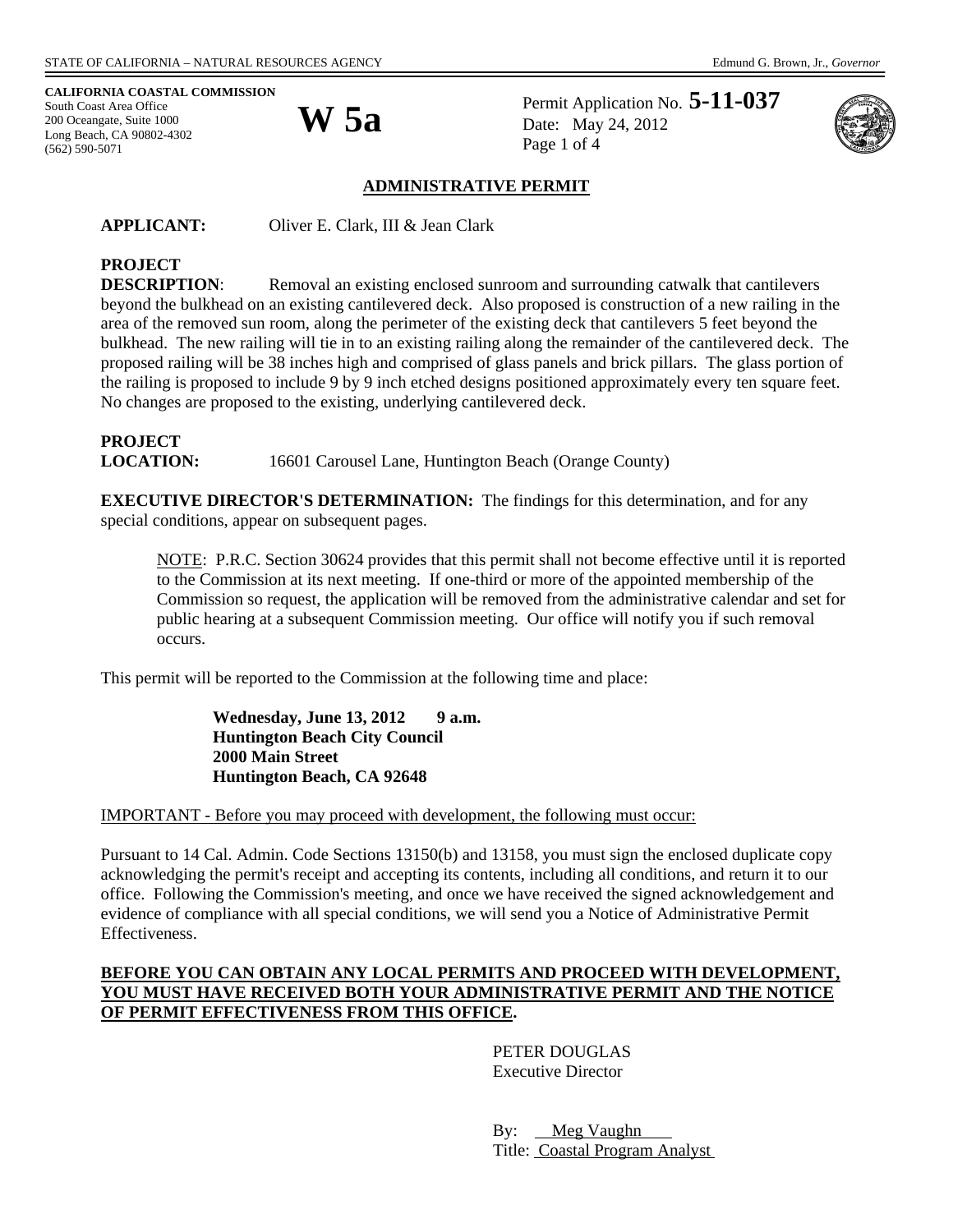#### **STANDARD CONDITIONS:**

- 1. Notice of Receipt and Acknowledgment. The permit is not valid and development shall not commence until a copy of the permit, signed by the permittee or authorized agent, acknowledging receipt of the permit and acceptance of the terms and conditions, is returned to the Commission office.
- 2. Expiration. If development has not commenced, the permit will expire two years from the date this permit is reported to the Commission. Development shall be pursued in a diligent manner and completed in a reasonable period of time. Application for extension of the permit must be made prior to the expiration date.
- 3. Interpretation. Any questions of intent or interpretation of any term or condition will be resolved by the Executive Director or the Commission.
- 4. Assignment. The permit may be assigned to any qualified person, provided assignee files with the Commission an affidavit accepting all terms and conditions of the permit.
- 5. Terms and Conditions Run with the Land. These terms and conditions shall be perpetual, and it is the intention of the Commission and the permittee to bind all future owners and possessors of the subject property to the terms and conditions.

#### **SPECIAL CONDITIONS:** See page four.

#### **EXECUTIVE DIRECTOR'S DETERMINATION (continued):**

The Executive Director hereby determines that the proposed development is a category of development, which, pursuant to PRC Section 30624, qualifies for approval by the Executive Director through the issuance of an Administrative Permit. Subject to Standard and Special Conditions as attached, said development is in conformity with the provisions of Chapter 3 of the Coastal Act of 1976 and will not have any significant impacts on the environment within the meaning of the California Environmental Quality Act. If located between the nearest public road and the sea, this development is in conformity with the public access and public recreation policies of Chapter 3.

## **FINDINGS FOR EXECUTIVE DIRECTOR'S DETERMINATION:**

#### **A. Project Description**

The applicant proposes to remove an existing enclosed sunroom from a deck that currently cantilevers over the bulkhead. Also proposed to be removed is a catwalk around the sunroom. The applicant also proposes to construct a new railing in the area of the removed sunroom, along the perimeter of the existing deck that cantilevers 5 feet beyond the bulkhead. The new railing will tie in to an existing railing along the remainder of the cantilevered deck. The glass portion of the railing is proposed to include 9 by 9 inch etched designs positioned approximately every ten square feet. No changes are proposed to the existing, underlying cantilevered deck. The existing cantilevered deck will remain 35 feet long, cantilevering 5 feet beyond the bulkhead. Originally, the project proposed replacing the sunroom, however, the project has been modified to the current proposal to remove the sunroom.

No work is proposed to the existing deck and no changes to drainage are proposed. No products containing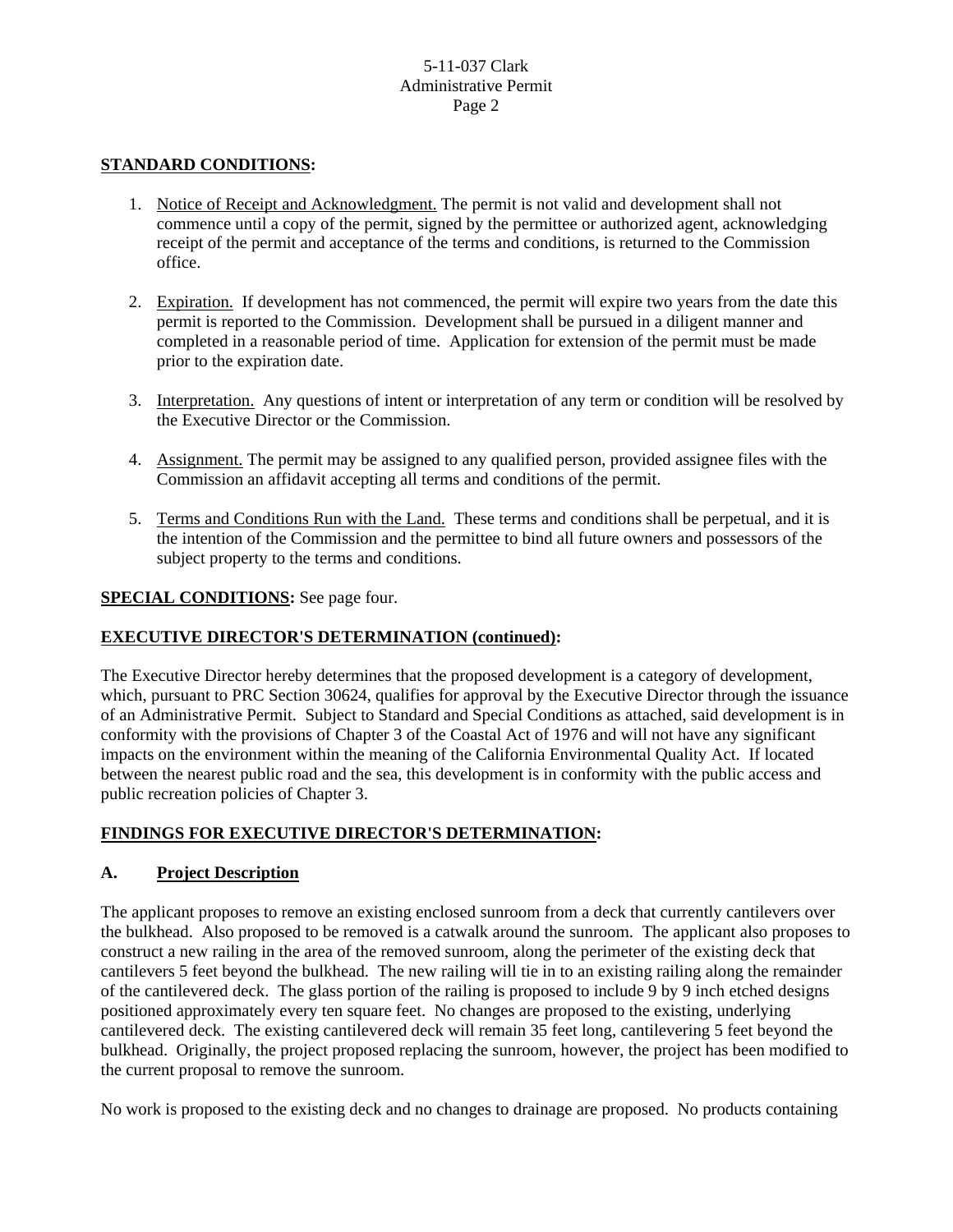ammonia, sodium hypochlorite, chlorinated solvents, petroleum distillates or lye will be used on the deck, therefore, pollutants from those products will not drain to the harbor during or after construction. All work is proposed to occur from the landward side of the bulkhead. No bottom disturbing activities are proposed.

The existing deck and proposed development are located over the waters of Huntington Harbor. In this area of Huntington Harbor, the water area is owned by the State of California, administered by the California State Lands Commission (CSLC). The applicant has entered into a General Lease Agreement with the California State Lands Commission which allows the proposed development (see exhibit C).

The subject site is located within the City of Huntington Beach, which has a certified Local Coastal Program. However, due to the project location seaward of the mean high tide line, the project is within an area of the Commission's retained permit jurisdiction. Nonetheless, the City's certified Local Coastal Program may be used as guidance. The land use designation at the site is Open Space – Water  $(OS - W)$ . The site is zoned Open Space Water Recreation. The proposed development is consistent with the City's certified LCP, specifically with Implementation Plan Chapter 213 Open Space District, which allows private cantilevered decks abutting residential uses, and with Chapter 210, which provides standards for cantilevered decks in Huntington Harbor in the Open Space Water Recreation zone.

The proposed deck is associated with the adjacent single family residential use. Most of the Huntington Harbour water frontage is developed with single family homes, many of which also have cantilevered decks and boat docks. The proposed deck is similar in function to the other cantilevered decks associated with residential development within Huntington Harbor. Virtually the entire water frontage in Huntington Harbour is supported by bulkheads. The nearest public access in the area is at a small pocket beach located at the Humbolt Drive bridge (approximately a half mile northeast) and also at Sunset County Beach located approximately  $\frac{1}{2}$  mile to the west. The proposed development is consistent with past Commission actions in the area. Thus, as conditioned, the proposed deck will have no adverse impact on coastal access or resources in the project vicinity, and is consistent with the Chapter 3 policies of the Coastal Act.

## **B. PUBLIC ACCESS**

The proposed development will not affect the public's ability to gain access to, and/or to use the coast and nearby recreational facilities. Therefore, the development, as conditioned, conforms with Sections 30210 through 30214, Sections 30220 through 30224, and 30252 of the Coastal Act.

## **C. WATER QUALITY**

The proposed development has a potential for a discharge of polluted runoff from the project site into coastal waters. The development, as proposed and as conditioned, incorporates design features to minimize the effect of construction and post construction activities on the marine environment. These design features include, but are not limited to, the appropriate management of equipment and construction materials, reducing runoff through the use of permeable surfaces, the use of non-invasive, drought tolerant vegetation to reduce and treat the runoff discharged from the site, and for the use of post construction best management practices to minimize the project's adverse impact on coastal waters. Therefore, the Commission finds that the proposed development, as conditioned, conforms with Sections 30230 and 30231 of the Coastal Act regarding the protection of water quality to promote the biological productivity of coastal waters and to protect human health.

## **D. LOCAL COASTAL PROGRAM**

Coastal Act section 30604(a) states that, prior to certification of a local coastal program ("LCP"), a coastal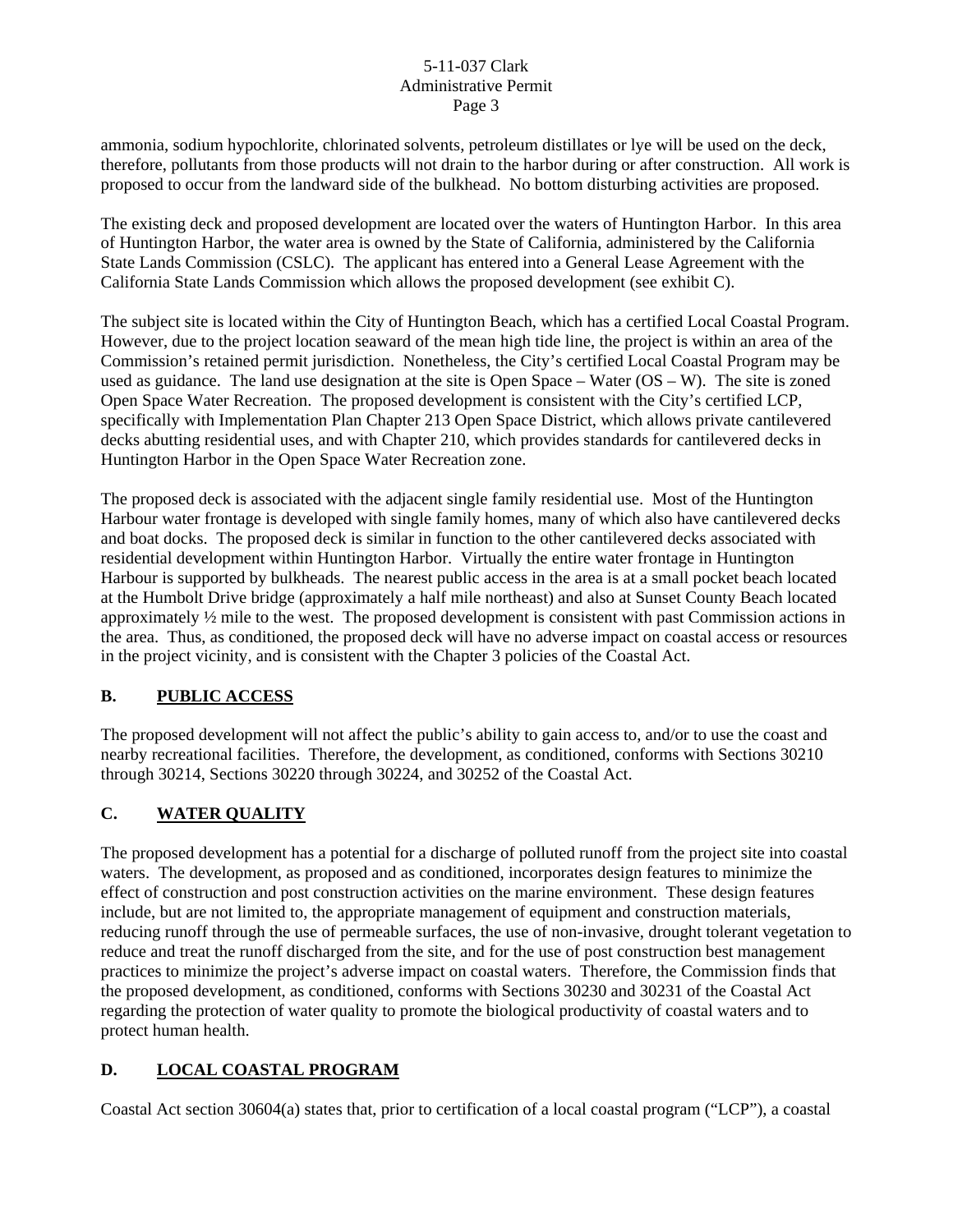development permit can only be issued upon a finding that the proposed development is in conformity with Chapter 3 of the Act and that the permitted development will not prejudice the ability of the local government to prepare an LCP that is in conformity with Chapter 3. An LCP for the City of Huntington Beach was effectively certified in March 1985. However, the proposed development is occurring within an area of the Commission's original permit jurisdiction, due to the project location seaward of the mean high tide line. Consequently, the standard of review is the Coastal Act and the City's LCP is used only as guidance. As conditioned, the proposed development is consistent with Chapter 3 of the Coastal Act and with the certified LCP for the area.

## **E. CALIFORNIA ENVIRONMENTAL QUALITY ACT**

As conditioned, there are no feasible alternatives or additional feasible mitigation measures available that would substantially lessen any significant adverse effect that the activity may have on the environment. Therefore, the Commission finds that the proposed project, as conditioned to mitigate the identified impacts, is the least environmentally damaging feasible alternative and can be found consistent with the requirements of the Coastal Act to conform to CEQA.

## **SPECIAL CONDITIONS:**

## **1. Construction Responsibilities and Debris Removal**

- (a) No construction materials, equipment, debris, or waste shall be placed or stored where it may be subject to wave, wind, or rain erosion and dispersion.
- (b) Any and all construction material shall be removed from the site within 10 days of completion of construction.
- (c) Machinery or construction materials not essential for project improvements shall not be allowed at any time in the intertidal zone.
- (d) If turbid conditions are generated during construction a silt curtain shall be utilized to control turbidity.
- (e) Floating booms shall be used to contain debris discharged into coastal waters and any debris discharged shall be removed as soon as possible but no later than the end of each day.
- (f) Non-buoyant debris discharged into coastal waters shall be recovered by divers as soon as possible after loss.

## **2. Public Rights**

The Coastal Commission's approval of this permit shall not constitute a waiver of any public rights that exist or may exist on the property. The permittee shall not use this permit as evidence of a waiver of any public rights that may exist on the property.

## **ACKNOWLEDGMENT OF PERMIT RECEIPT/ACCEPTANCE OF CONTENTS:**

\_\_\_\_\_\_\_\_\_\_\_\_\_\_\_\_\_\_\_\_\_\_\_\_\_\_\_ \_\_\_\_\_\_\_\_\_\_\_\_\_\_\_\_\_\_\_\_\_\_

I/We acknowledge that I/we have received a copy of this permit and have accepted its contents including all conditions.

Applicants' Signature Date of Signing

5-11-037 Clark HH cnt dk Admin 6.12 mv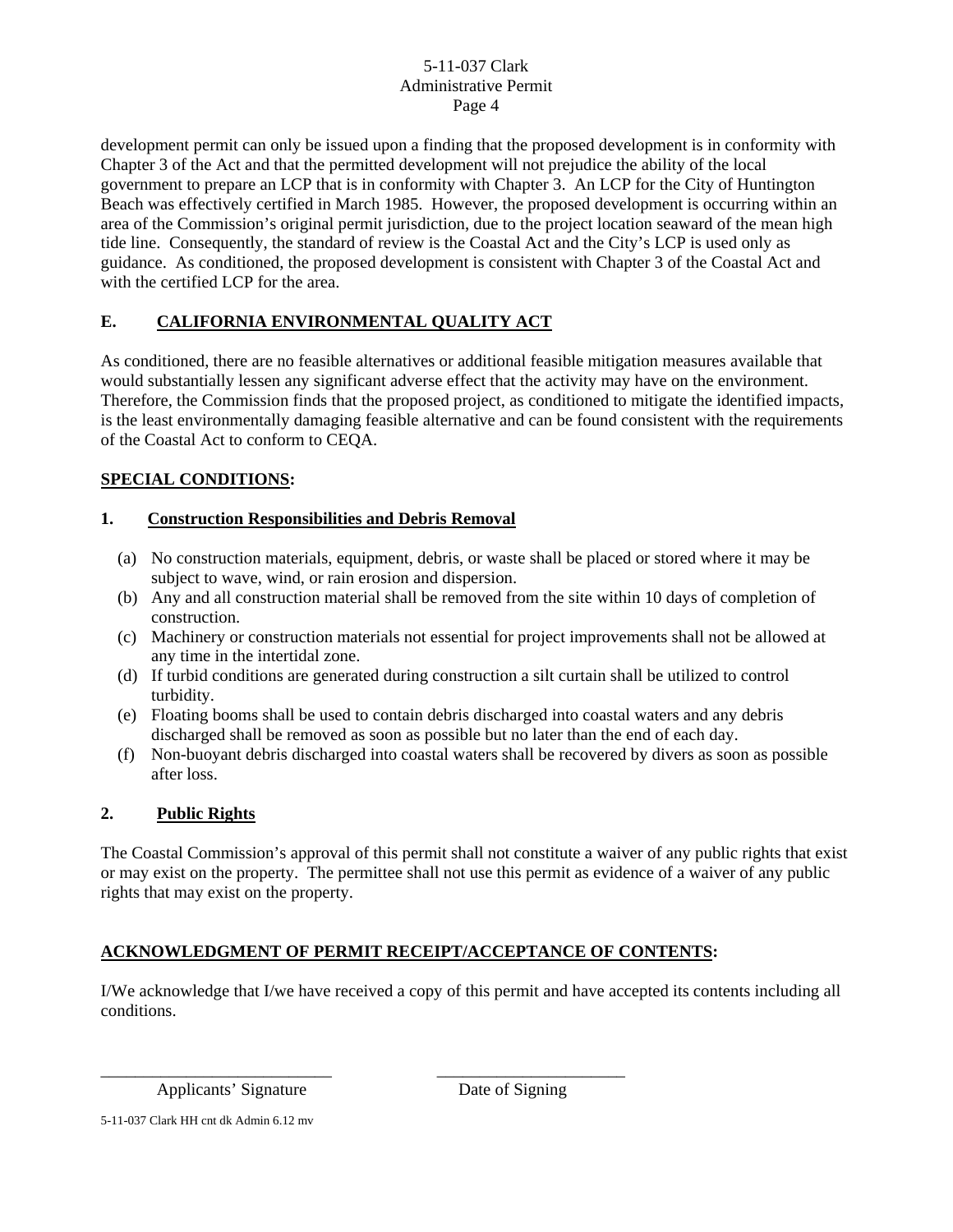